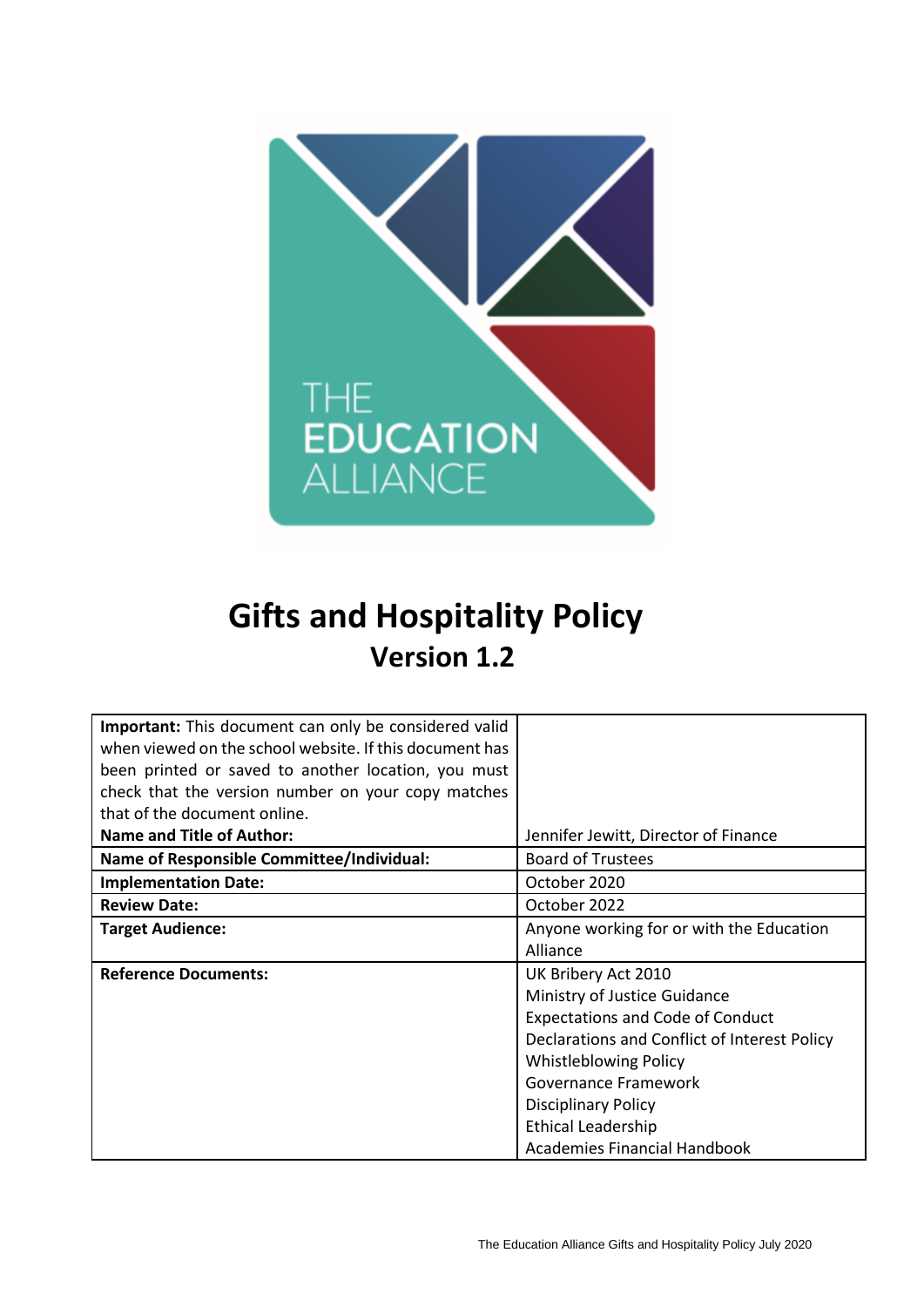#### **Contents**

|                                                                 |                                             |                                           | Page           |  |
|-----------------------------------------------------------------|---------------------------------------------|-------------------------------------------|----------------|--|
|                                                                 |                                             | <b>Policy Statement</b>                   | 3              |  |
|                                                                 | 1.                                          | Scope                                     |                |  |
|                                                                 | 2.                                          | <b>Roles and Responsibilities</b>         | 3              |  |
|                                                                 | 3.                                          | <b>Equality and Diversity</b>             | 4              |  |
|                                                                 | 4.                                          | Aims                                      | 4              |  |
|                                                                 | Definitions<br>5.                           |                                           |                |  |
|                                                                 | 6.                                          | Expectations                              |                |  |
|                                                                 | <b>Gifts and Hospitality Register</b><br>7. |                                           |                |  |
|                                                                 | 8.                                          | Unacceptable Gifts and Hospitality        |                |  |
|                                                                 | 9.                                          | Declining Gifts and Hospitality           |                |  |
| 10. Monitoring Compliance With and Effectiveness of this Policy |                                             |                                           | 6              |  |
| 11. Review                                                      |                                             |                                           | 6              |  |
|                                                                 |                                             |                                           |                |  |
|                                                                 |                                             | Appendices                                |                |  |
| Appendix 1                                                      |                                             | Declaration of Hospitality and Gifts Form | $\overline{7}$ |  |
| Register of Gifts and Hospitality<br>Appendix 2                 |                                             | 8                                         |                |  |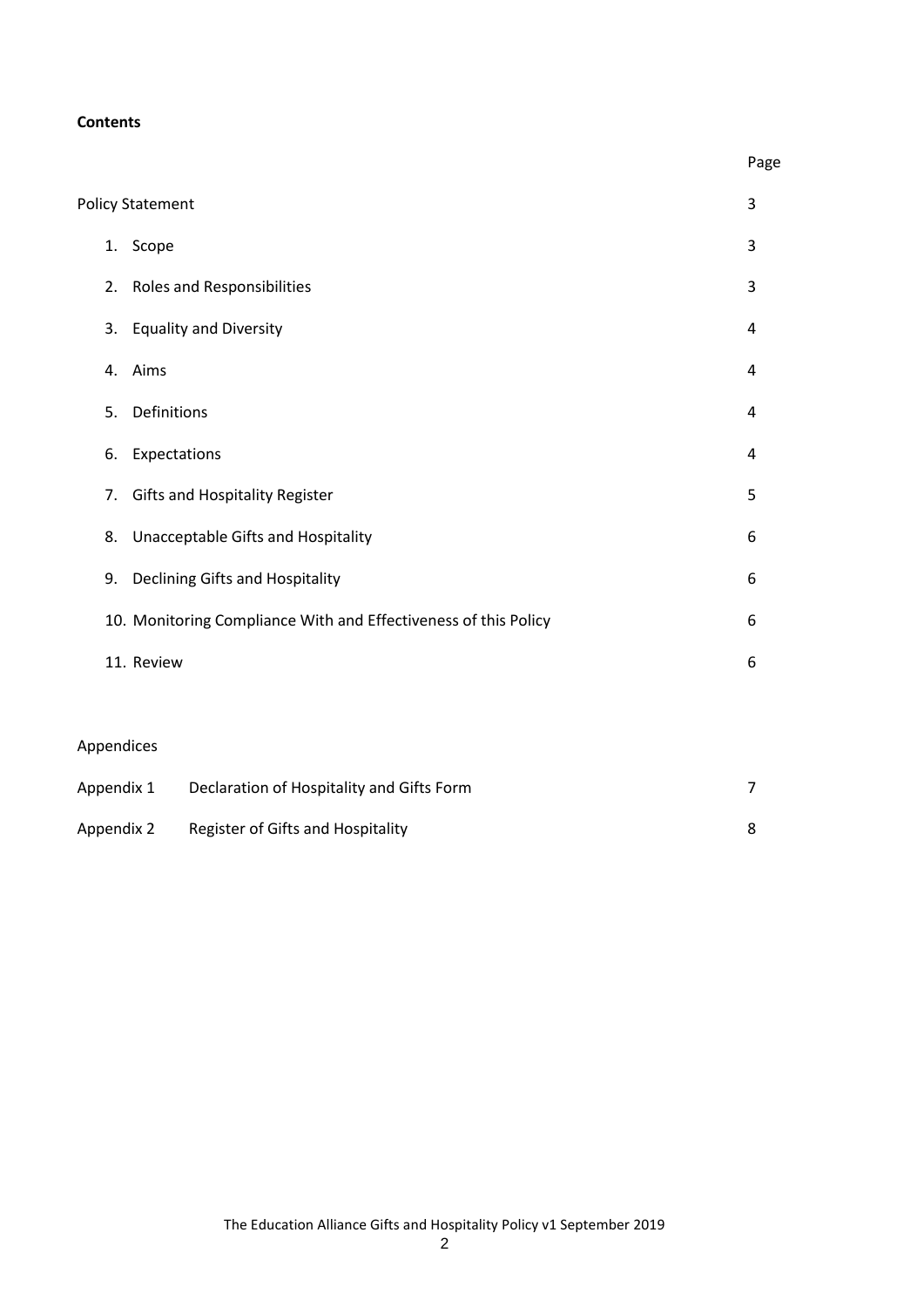#### **POLICY STATEMENT**

We are here to make great schools and happier, stronger communities so that people have better lives. We do this by:

- Always doing what is right
- Trusting in each other and standing shoulder to shoulder
- Doing what we know makes the difference

Doing what is right means always acting with integrity, in the interests of others and being honest, open and transparent.

The principle of integrity requires that Members, Trustees, volunteers and staff should not place themselves under any obligation that might influence, or be perceived to influence, the conduct of their duties. This means that the receipt of hospitality and gifts must be subject to clear restrictions and that any that are accepted must be declared and recorded.

The process set out in this policy and procedure is designed to safeguard Members, Trustees, Governors, volunteers and staff from any misunderstanding or criticism.

This policy takes into consideration the requirements under the UK Bribery Act 2010, and the Ministry of Justice guidance.

#### **1. SCOPE**

This policy applies to all those employed by or working with the Education Alliance, therefore declarations may be made by employees, agency workers, self-employed workers, members, trustees, governors, contractors, trainees, secondees and visitors.

#### **2. ROLES AND RESPONSIBILITIES**

The **Board of Trustees** is responsible for monitoring the effectiveness of this policy.

The **CEO** is responsible for ensuring that staff and others adhere to this policy and that declarations are appropriately assessed and any associated risks are mitigated accordingly.

The **Human Resources Department** is responsible for ensuring that all staff and workers are aware of this policy and procedure. The team will also ensure that this policy is implemented fairly and consistently

**Managers** and staff with supervisory or leadership responsibilities must ensure they declare any conflicts of interest and encourage their teams and any third parties they are working with to adhere to this policy.

All **staff and workers** must adhere to this policy. If individuals are unsure, they should err on the side of caution and seek advice prior to accepting gifts or hospitality, via their line manager, the Finance Department or the HR Department in the first instance.

People working with or for the Trust, can use the Whistleblowing Policy, should they wish to report a breach of this policy.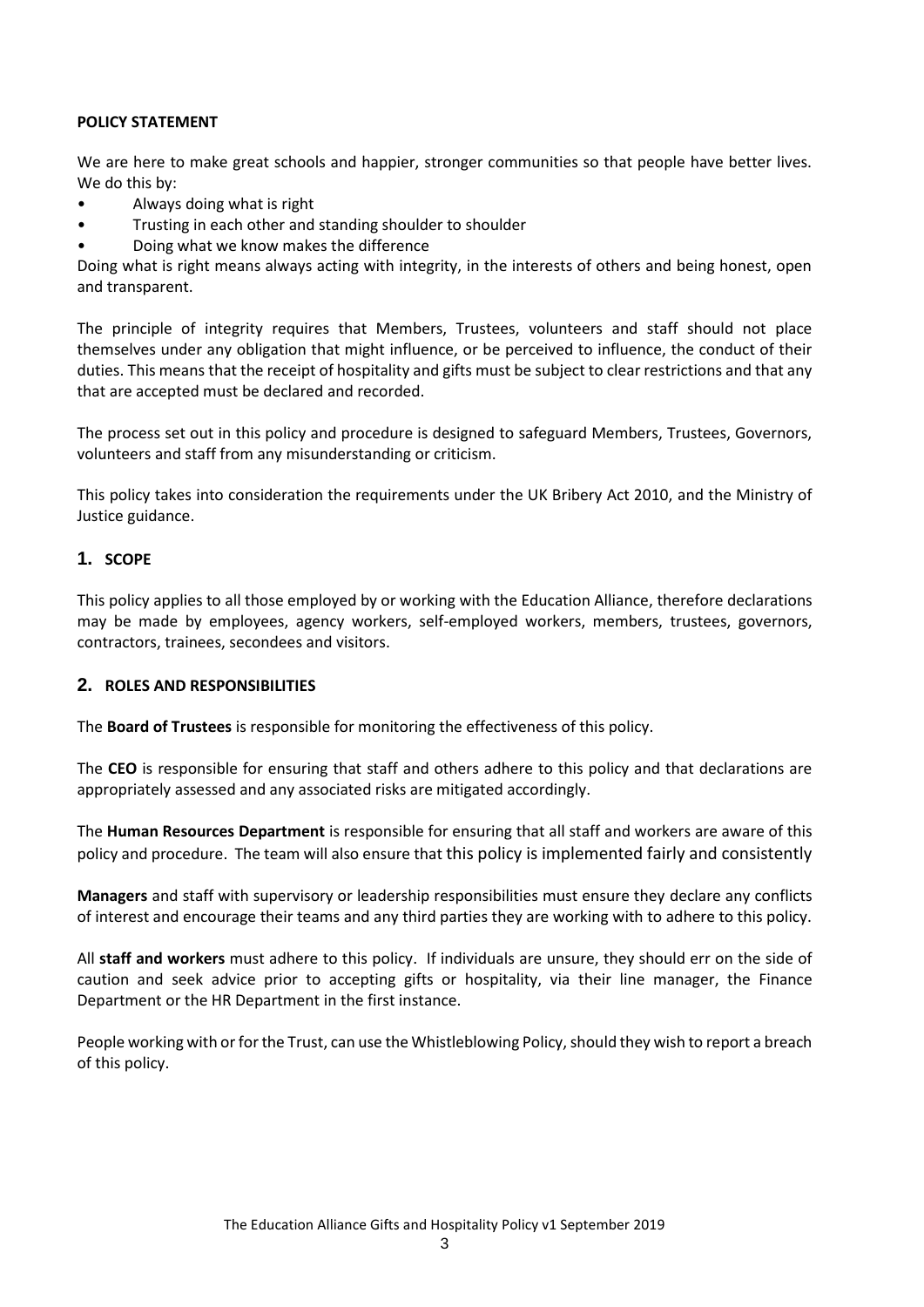# **3. EQUALITY AND DIVERSITY**

The Education Alliance (the Trust) is committed to:

- Promoting equality and diversity in its policies, procedures and guidelines
- Delivering high quality teaching and services that meet the diverse needs of its student population and its workforce, ensuring that no individual or group is disadvantaged

# **4. AIMS**

This policy aims to ensure that:

- The Education Alliance funds are used only in accordance with the law, its articles of association, its funding agreement and the latest Academies Financial Handbook.
- The Trust and those associated with it operate in a way that aligns with the Nolan principles of public life, ensuring we serve our communities effectively and appropriately.
- The Trust has due regard to propriety and regularity, and ensures value for money, in the use of public funds.
- Trustees fulfil their fiduciary duties and wider responsibilities as charitable trustees and company directors.
- People working for and with the Trust are aware of what constitutes acceptable gifts and hospitality, and the process that must be followed if they are presented with gifts and/or hospitality.

# **5. DEFINITIONS**

Gifts are any items, cash, awards, prizes, goods or services, offered without expectation of payment or benefit. Gifts also include goods or services offered at a discounted rate or on terms not available to the general public.

Hospitality is defined as food, drink, accommodation or entertainment (such as cultural or sporting events) provided free of charge, heavily discounted or on terms not generally available to the general public.

# **6. EXPECTATIONS**

People working with or for the Trust can accept gifts and hospitality that have a value of up to £25. These do not have to be pre-approved or recorded on the gifts and hospitality register. Generally, gifts of nominal value, such as small tokens of appreciation, may be accepted. If in any doubt, individuals should seek advice from either the Finance Director, Director of HR and Governance, Heads of School or the CEO.

Similarly, hospitality such as working lunches may be accepted in order to maintain good relationships with key contacts, provided the hospitality is reasonable in the circumstances. If in doubt, advice must be sought from the Finance Director, Director of HR and Governance, Heads of School or the CEO.

Gifts are sometimes offered or provided by suppliers with the purchase of items. All special offer gifts are the property of the Education Alliance and must be handed to the Finance Department for use by the Education Alliance.

People working with or for the Trust:

- Must not give or accept gifts or hospitality to or from a third party where it might be perceived that their personal integrity has the potential to be compromised, or that the Trust might be placed under any obligation as a result of acceptance
- Must not use their official position to further their private interests or the interests of others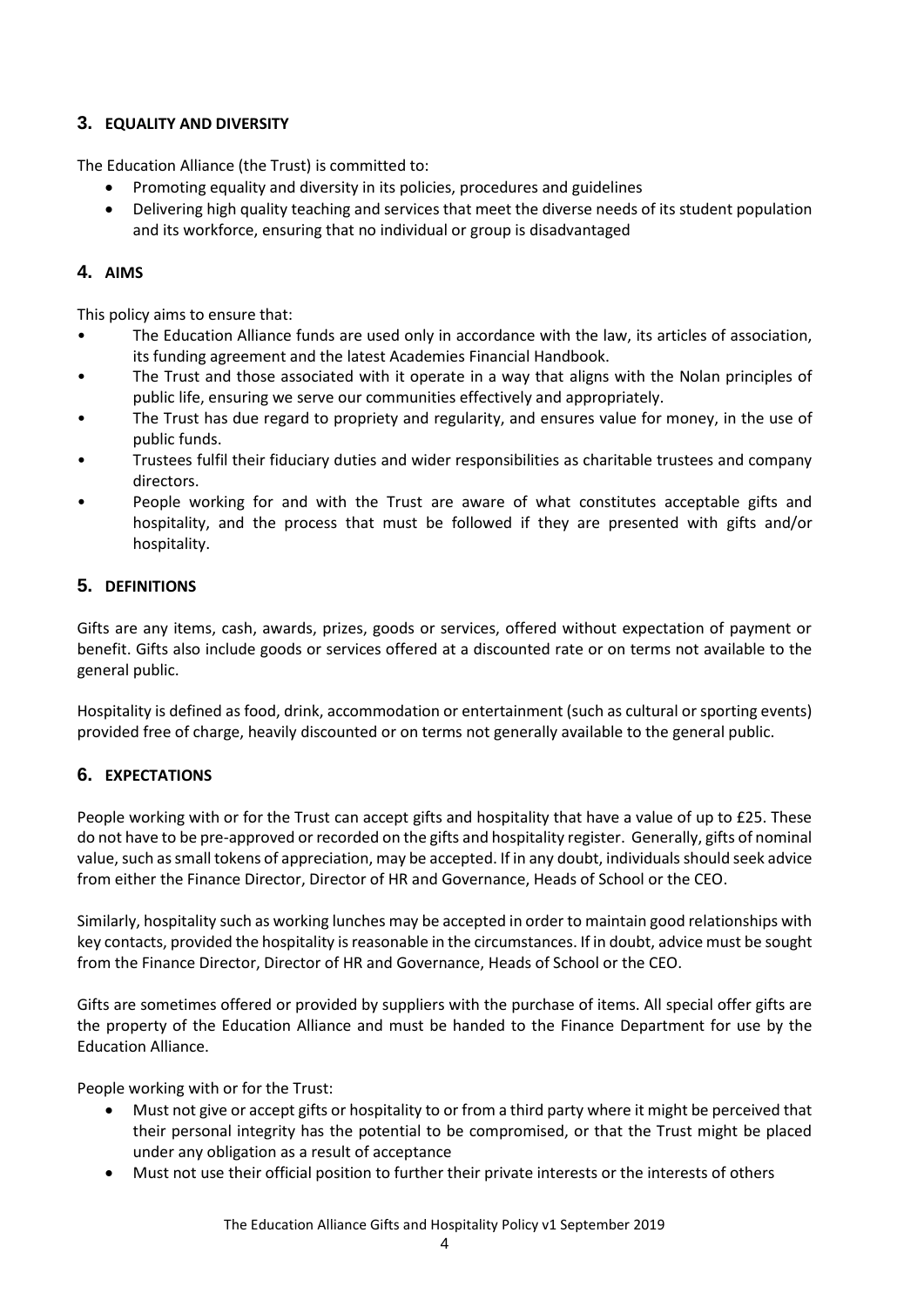- Must not solicit gifts or hospitality
- Must consult the Trust's CEO, Finance Director, HR Director or Head of School, before accepting or offering any gifts or hospitality with a value of over £25.
- Must report within 14 days any gifts or hospitality with a value of over £25 offered to them or the Trust, even if declined. The report must be made by email directly to the Governance Team. The Governance Team will then seek approval from the CEO, Finance Director, HR Director or the appropriate Head of School. The Governance Team will ensure that the report is recorded in the Trust's Gifts and Hospitality Register following its approval (see appendix 1).

The PROVEIT test is helpful in assessing whether a gift or hospitality offered is acceptable:

- Purpose token, thanks or favour? (token or thanks = yes; favour = no)
- Rules does this situation conform with our rules?
- Openness is the offer transparent?
- Value expensive or inexpensive?
- Ethics does the offer fit with our purpose, ethics and values?
- Identity who has made the offer?
- Timing are you about to make a decision affecting the giver?

The Trust encourages and seeks cooperative relationships with stakeholders and external organisations. Accordingly, there may be occasions where it is appropriate for the Trust to provide and fund limited gifts or hospitality. Likewise, it may be appropriate for gifts to be provided to staff (e.g. long service awards; recognition and thanks).

Any gifts or hospitality provided by the Trust, such as a working lunch for visitors, must not be extravagant. A maximum value of £25 per head should be used as a guideline.

Expense claims should be made to the Finance Department and receipts must always be enclosed. The Finance Director, Director of HR and Governance, Heads of School, or the CEO must be consulted in advance about any proposal to provide gifts or hospitality with a value of over £25.

### **7. GIFTS AND HOSPITALITY REGISTER**

The Governance Team, overseen by the Audit Committee, will ensure that:

- The Trust maintains a gifts and hospitality register
- Provide figures for transactions relating to gifts made by the Trust to the Finance Director to be disclosed in the Trust's audited accounts (where required), in accordance with the Academies Financial Handbook
- All Members, Trustees and Governors are made aware of this policy
- Offers or accepted gifts or hospitality exceeding £25 in value, are reported to the CEO and recorded in the gifts and hospitality register

The Finance Director and Director of HR and Governance will work with Heads of School and the CEO, to ensure that decisions on whether individuals or the Trust can accept or offer gifts or hospitality with a estimated value of £25 or more are in line with this policy.

### **8. UNACCEPTABLE GIFTS AND HOSPITALITY**

The following must never be offered or accepted:

- Monetary gifts
- Gifts or hospitality offered to family members, partners or close friends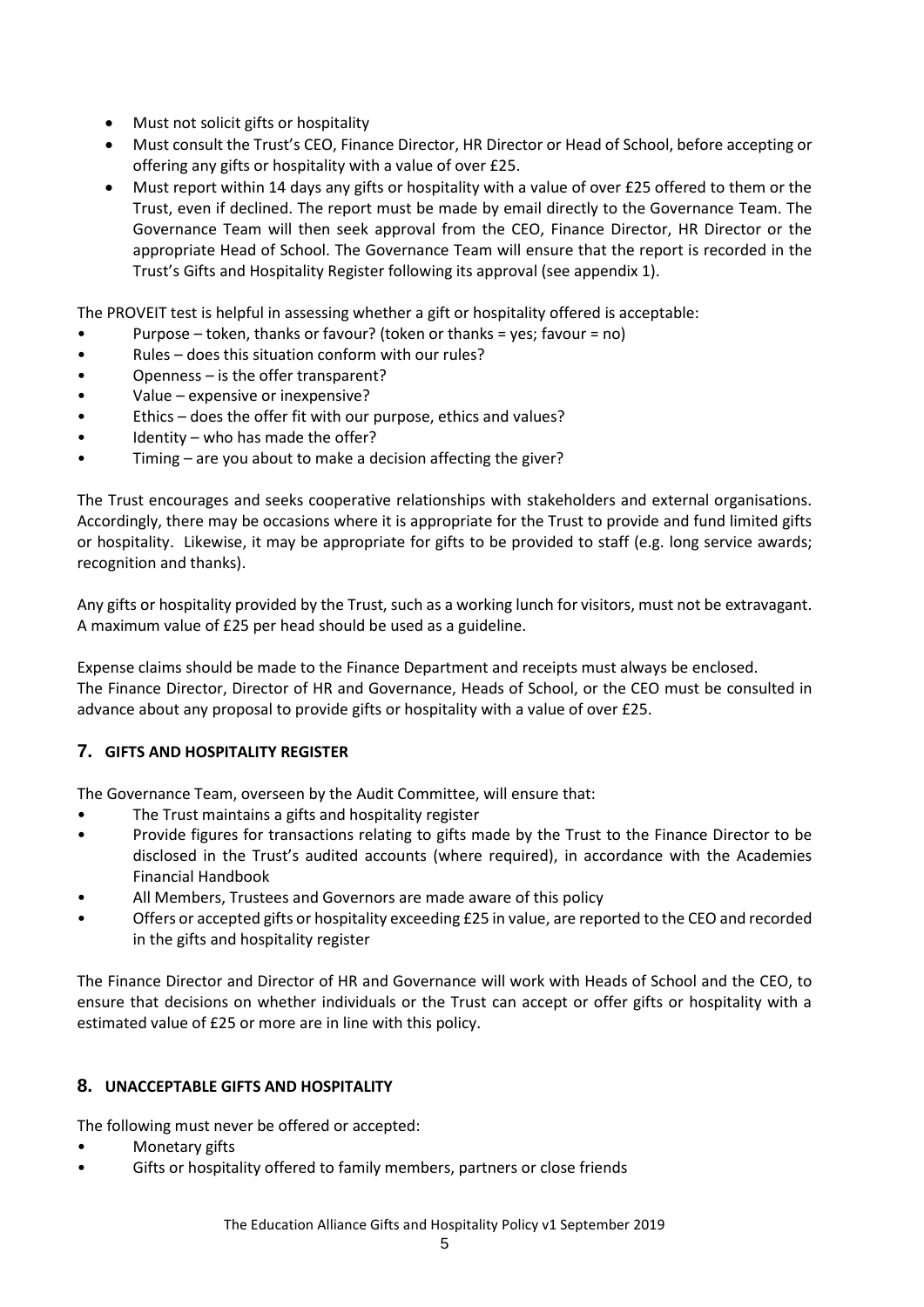- Gifts or hospitality from a potential supplier or tenderer in the immediate period before tenders are invited or during the tendering process. The agreed cooling off period is 12 months.
- Lavish or extravagant gifts or hospitality, even if they relate to activities the recipient undertakes in their own time

This is not an exhaustive list.

#### **9. DECLINING GIFTS AND HOSPITALITY**

Anyone working with or for the Trust, who is offered an unacceptable gift or hospitality, should politely decline the offer.

If they feel it would not be appropriate for them to decline, they should refer the matter to the Finance Director, Director of HR and Governance, Head of School or the CEO, who may decline the offer, or donate the gift or hospitality to a worthy cause, ensuring this is recorded on the gifts and hospitality register.

Failure to decline gifts or hospitality the Trust has deemed unacceptable may result in disciplinary action. If a breach of this policy is deemed to contravene law or a statutory regulation, the Trust may notify the appropriate authorities.

#### **10.MONITORING COMPLIANCE WITH AND EFFECTIVENESS OF THE POLICY**

Effectiveness and compliance of this Policy will be monitored by the Audit Committee on a six monthly basis.

#### **11.REVIEW**

This Policy and Procedure will be reviewed at least every two years of the date of implementation.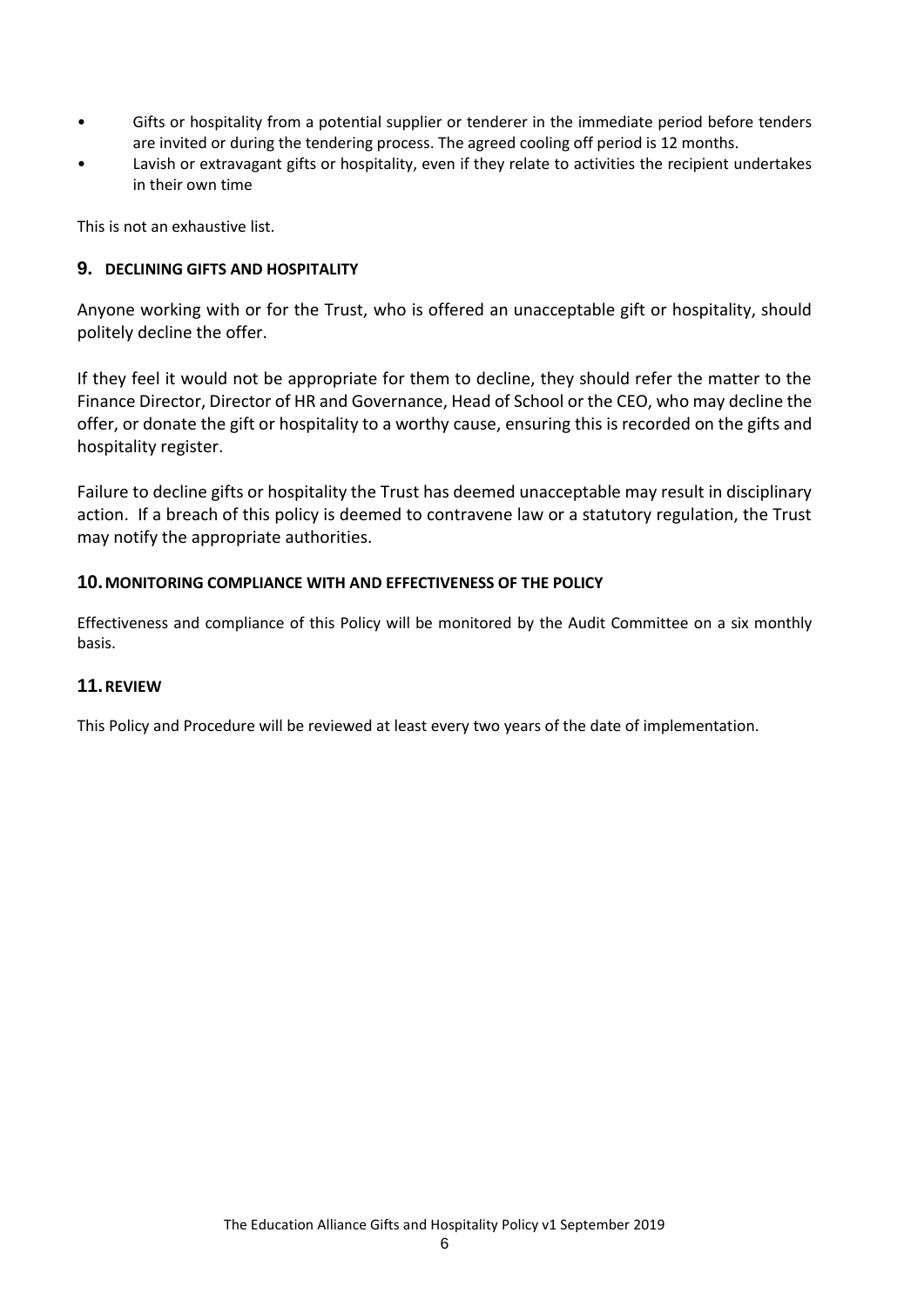# **DECLARATION OF HOSPITALITY AND GIFTS FORM**

Receiving benefits, gifts, rewards or hospitality in return for providing services (even if these services are part of a usual role) can be perceived as an inducement to show favour to a person or organisation in his or her official capacity. People working with or for the Trust are advised to decline such offers, but it is acknowledged that there may be occasions when this is not feasible. All Members, Trustees, Governors, volunteers and staff should conduct themselves with integrity, impartiality and honesty at all times and should maintain high standards of propriety and professionalism.

If you have received, or have been offered a gift or hospitality with an estimated value of £25 or more, please complete this form and return to the Governance Team [\(governance@theeducationalliance.org.uk\)](mailto:governance@theeducationalliance.org.uk).

### **Details of the person receiving the Gift or Hospitality**

| Full name   |  |
|-------------|--|
| Base school |  |
| Job title   |  |
| Date        |  |
| Signature   |  |

# **Description of Gift or Hospitality**

| Description of gift/hospitality |               |
|---------------------------------|---------------|
| Actual or estimated value       |               |
| Purpose of the offer            |               |
| Person/organisation providing   |               |
| the gift/hospitality            |               |
| Relationship (or future         |               |
| relationship) with the          |               |
| person/organisation providing   |               |
| the gift/hospitality            |               |
| Gift/hospitality accepted       | <b>YES/NO</b> |
| Any other comments              |               |

### **Approved by**

| Full name   |  |
|-------------|--|
| Base school |  |
| Job title   |  |
| Date        |  |
| Signature   |  |